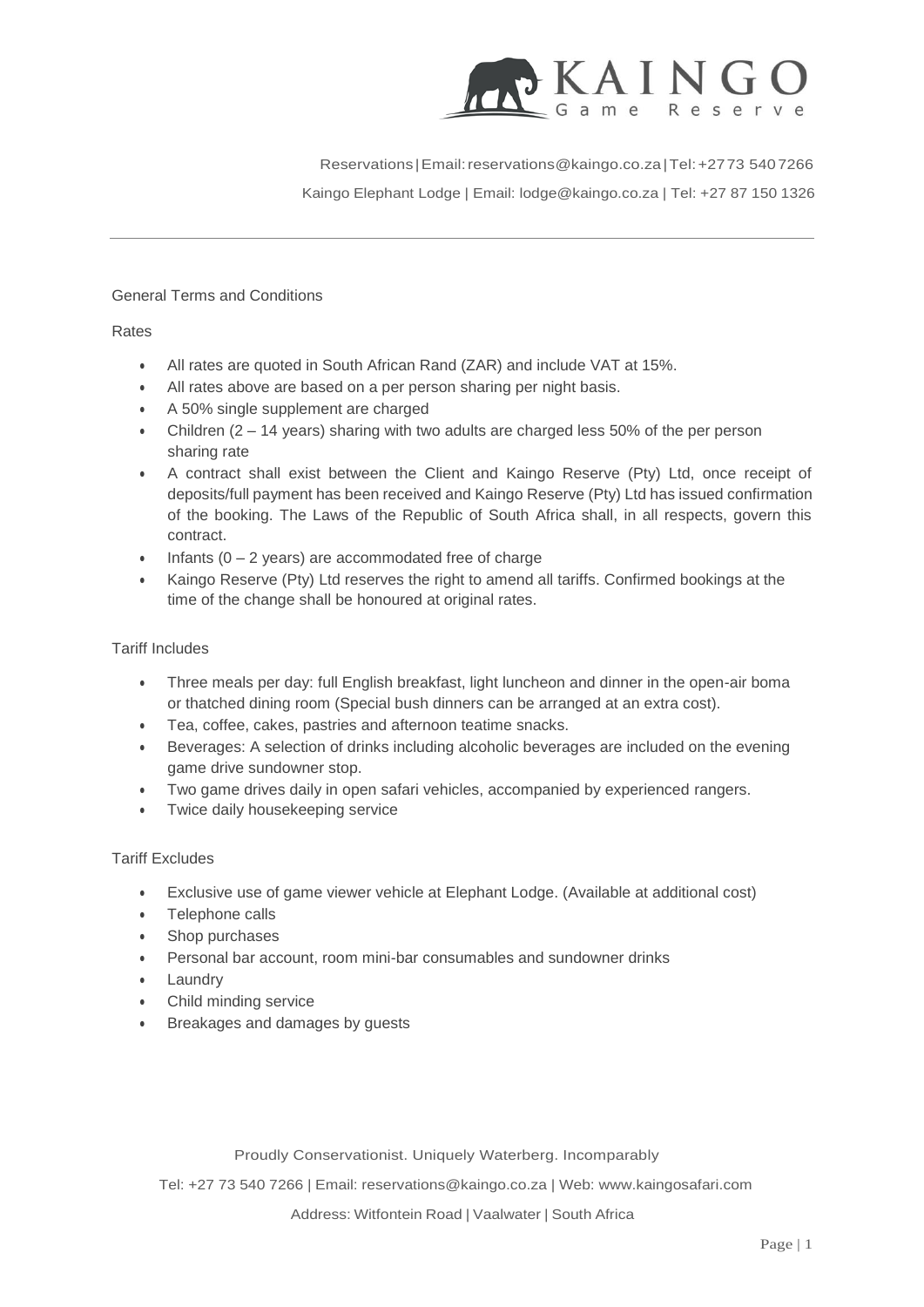

Reservations |Email[:reservations@kaingo.co.za|](mailto:reservations@kaingo.co.za)Tel:+2773 5407266  $\mathbf{w} = \mathbf{w} \cdot \mathbf{w}$ Kaingo Elephant Lodge | Email: [lodge@kaingo.co.za](mailto:lodge@kaingo.co.za) | Tel: +27 87 150 1326

## General

- No pets allowed
- No Fire arms
- All terms and conditions, whether general or special, shall be interpreted and take effect according to the laws of South Africa. The Courts of South Africa shall have sole jurisdiction in respect of any claims which may arise between the client and Kaingo Reserve (Pty) Ltd.
- Kaingo Reserve (Pty) Ltd shall not be held responsible for any damage to or loss of any property whether belonging to the client or any of the guests, nor shall Kaingo Private Game Reserve be responsible for any personal injury which may be sustained by any guests or by any directors, servants or agents of the client, whether such damage or personal injury be caused by, or arise from the negligence of Kaingo Game Reserve or its employees or otherwise. The client hereby indemnifies Kaingo Game Reserve and all its directors, servants or agents of the client in respect of such personal injury, loss or damage.
- Guests are required to sign an indemnity form on arrival.
- All guests will be required to settle their accounts for extras, telephone calls, beverages, laundry, etc. on departure. This can be done by credit card or local currency notes.
- Check in time 14h00, check out time 11h00.
- Insurance: We recommend that all guests have sufficient travel insurance to cover injury, medical costs, emergency evacuation, repatriation, loss or damage to personal belongings and cancellation.
- Smoking is not permitted within any of the Rooms or Public Areas, or on Game Drives.

# Damage by guests

- Kaingo Game Reserve will accept no responsibility for the actions of its clients and reserves the right to terminate the accommodation arrangements of a client who behaves in such a manner that is deemed to be unacceptable or is detrimental to the enjoyment of other guests or the reputation of Kaingo.
- Kaingo reserves the right to claim back from the Client any costs or charges incurred due to damage to the property whether accidentally caused or not.

# Deposit policy

- We require a deposit of 50% in order to confirm the booking.
- 50% Security Deposit Required within 10 working Days if reservation made more than 1 month in advance.

Proudly Conservationist. Uniquely Waterberg. Incomparably

Tel: +27 73 540 7266 | Email: [reservations@kaingo.co.za](mailto:reservations@kaingo.co.za) | Web: [www.kaingosafari.com](http://www.kaingosafari.com/)

Address: Witfontein Road | Vaalwater | South Africa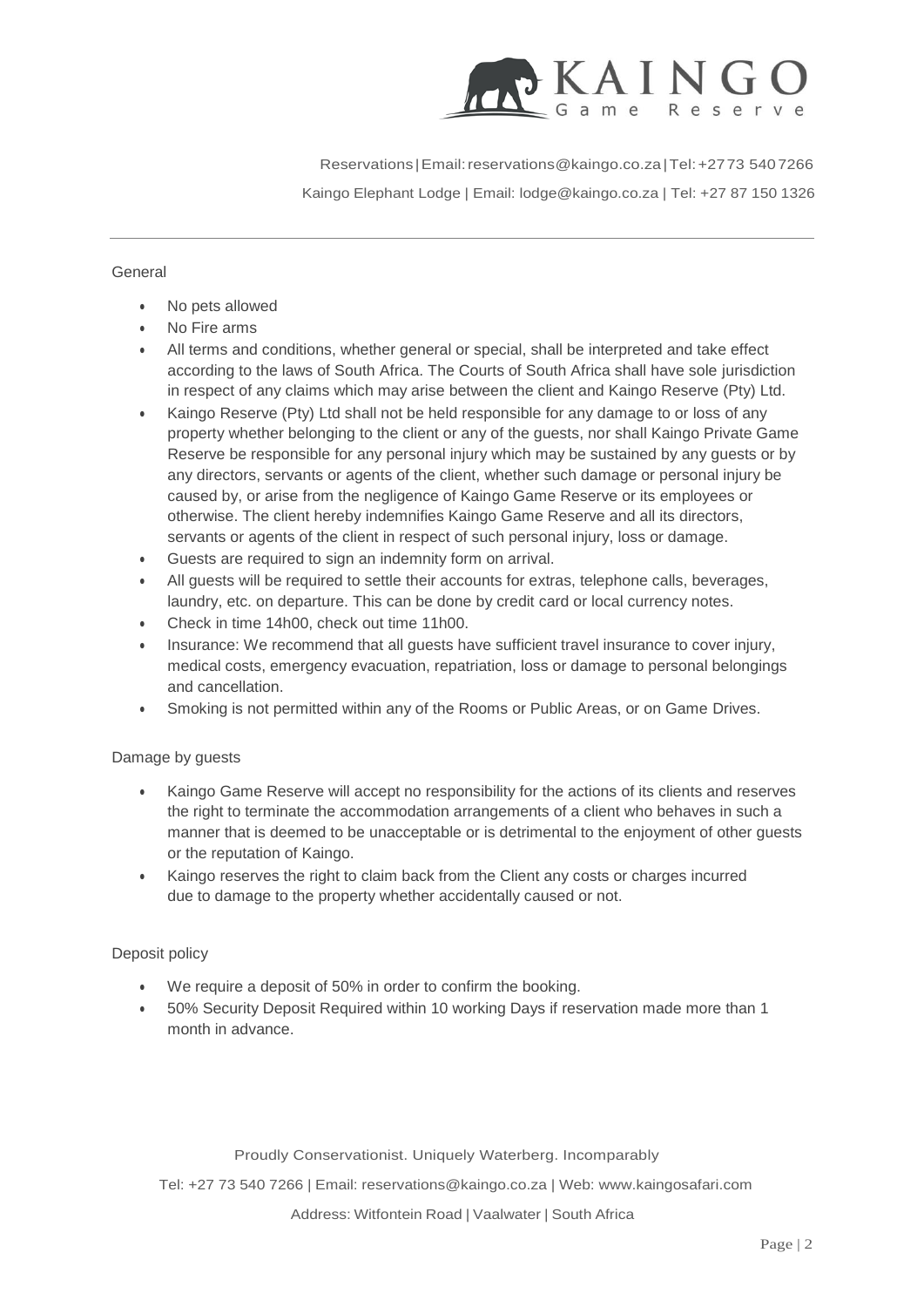

Reservations |Email[:reservations@kaingo.co.za|](mailto:reservations@kaingo.co.za)Tel:+2773 5407266

 $\mathbf{w} = \mathbf{w} \cdot \mathbf{w}$ Kaingo Elephant Lodge | Email: [lodge@kaingo.co.za](mailto:lodge@kaingo.co.za) | Tel: +27 87 150 1326

- 50% Security Deposit Required within 3 working Days if reservation made less than 1 month in advance.
- Difference is payable on arrival.

# Cancellation terms

- Cancellations/Amendments must be made in writing t[o](mailto:reservations@kaingo.co.za) [reservations@kaingo.co.za](mailto:reservations@kaingo.co.za)
- Should a confirmed reservation be cancelled; the following cancellation fees will apply to the value of the accommodation booked:
	- o Cancellation made more than 30 days prior to arrival forfeits 25% of invoiced value.
	- o Cancellation 16-30 days prior to arrival forfeits 50% of invoiced value.
	- o Cancellation 0-15 days prior to arrival forfeits 100% of invoiced value.
	- o Non-Arrival (No Show) forfeits 100% of invoiced value.

#### Payment policy

- Payment can be made by bank EFT, bank deposit, or credit card transaction.
- Cheque payments are not accepted unless by prior arrangement.
- Payments made by bank deposit are not secured until the amount is cleared into our bank account.
- Should you be paying by credit card, you will need to complete a credit card authorisation form or provide us with your credit card details. Please note that we do not accept American Express.
- Please provide your VAT number, if applicable, for your VAT claim purposes.
- Proof of payment must be emailed to [reservations@kaingo.co.za](mailto:reservations@kaingo.co.za)
- Additional costs incurred during your stay are payable before departure.

# Children's policy

- Children are welcome at Kaingo.
- Children under the age of 15 years, sharing with two adults, will pay 50% of the per person rate.
- All children under the age of 16 years must be accompanied by a responsible adult during game drives and bush walks.
- Children will be permitted on game drives and walks at the discretion of the Field Guide.
- Children under the age of six years of age will not be permitted on a standard game drive (safari). A separate private game drive vehicle can be secured by families at an additional cost.

#### Proudly Conservationist. Uniquely Waterberg. Incomparably

Tel: +27 73 540 7266 | Email: [reservations@kaingo.co.za](mailto:reservations@kaingo.co.za) | Web: [www.kaingosafari.com](http://www.kaingosafari.com/)

Address: Witfontein Road | Vaalwater | South Africa